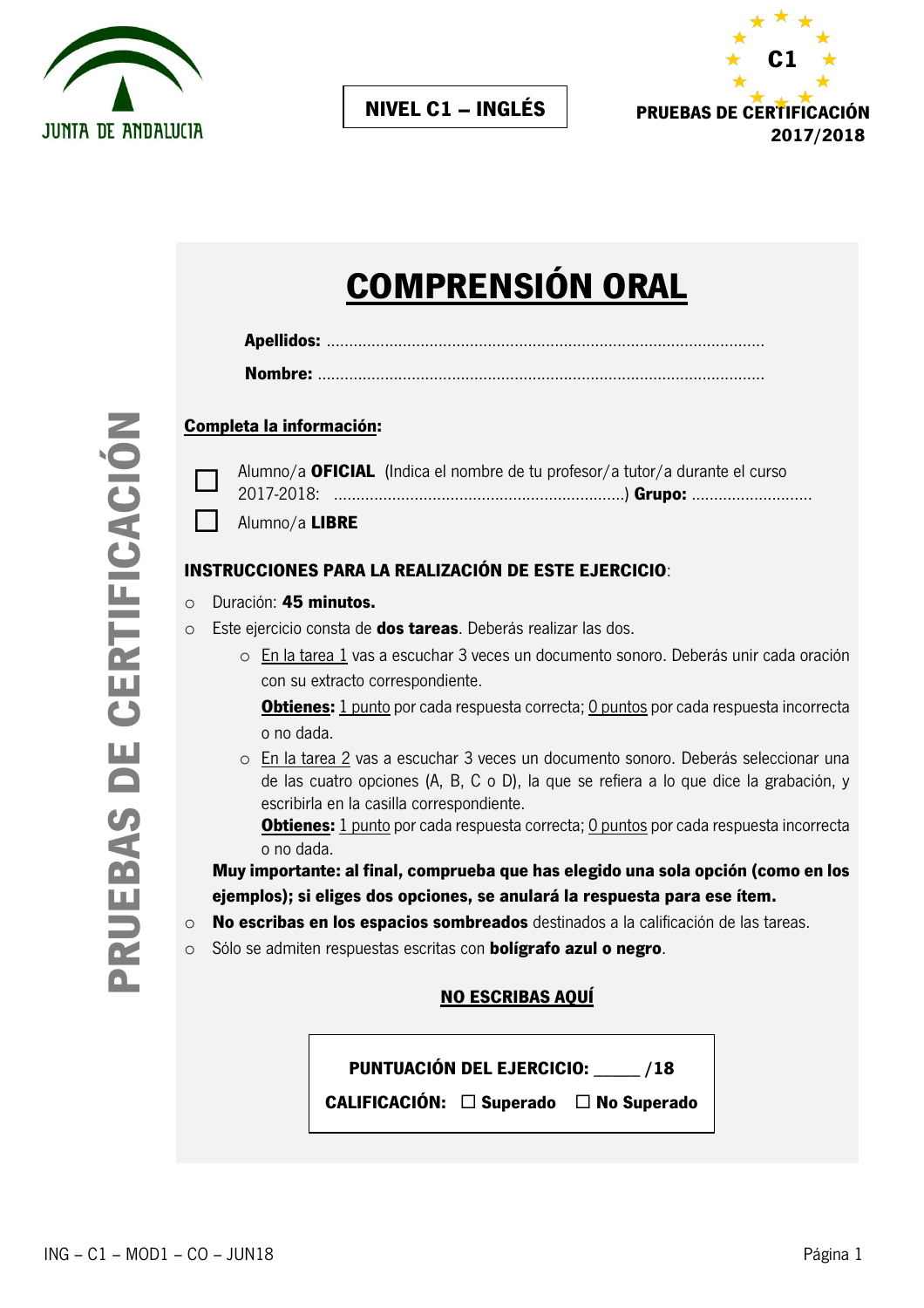





**TAREA 1 – 10 puntos: You will hear New Zealand's former Prime Minister, John Key, talking about changing his country's flag. Match the extracts 1 to 10 to the statements (A to K) they refer to. There is ONE extract per statement. Write the correct number next to each statement. Only one number is allowed in each statement. Letter J is an example. You will get 1 point per correct answer. You will hear the recording THREE times.** 

## **NEW ZEALAND'S FLAG**

|                                                                              | <b>EXTRACT</b> |  |
|------------------------------------------------------------------------------|----------------|--|
| A. Changing flags is common among countries.                                 |                |  |
| <b>B.</b> He acknowledges that changing the flag is not a top priority.      |                |  |
| C. He disagrees that history should be a reason to keep the current flag.    |                |  |
| <b>D.</b> He doesn't want to alter the political regime.                     |                |  |
| <b>E.</b> He explains how the vote will take place.                          |                |  |
| <b>F.</b> He is concerned about what their flag represents abroad.           |                |  |
| <b>G.</b> He explains how Canadians didn't regret changing their flag.       |                |  |
| <b>H.</b> He uses another foreign symbol to prove his point.                 |                |  |
| <b>I.</b> He was mistakenly photographed with another country's flag.        |                |  |
| <b>J.</b> The current flag represents an old vision of the country.          | 0              |  |
| K. Soldier's graves in Europe have the silver fern as their national symbol. |                |  |

Adapted from www.newstalkzb.co.nz